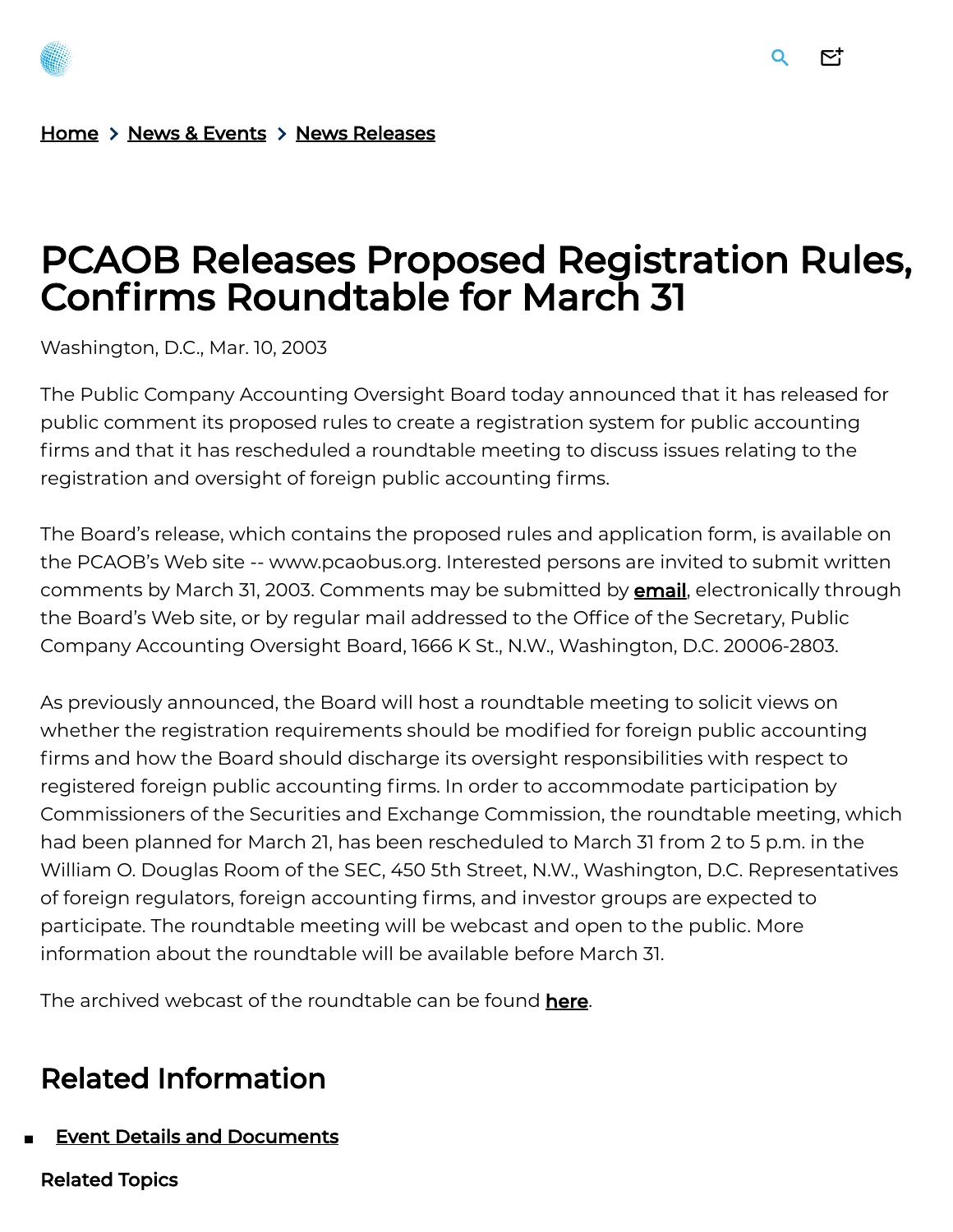| About                    | <b>Submit a Tip</b> |
|--------------------------|---------------------|
| <b>Oversight</b>         | <b>Comment Now</b>  |
| <u>Resources</u>         | AuditorSearch       |
| <b>News</b>              | <b>Register</b>     |
| <b>Contact the PCAOB</b> | <u>Firm Filings</u> |

PCAOB [Careers](https://pcaobus.org/careers)

## Subscribe to our Newsletter

\* indicates required

Email address \*

Email

I identify myself as a(n): \*

Select one...

What type of updates would you like to receive? \*

All PCAOB Updates

Communications to Audit Committee Members